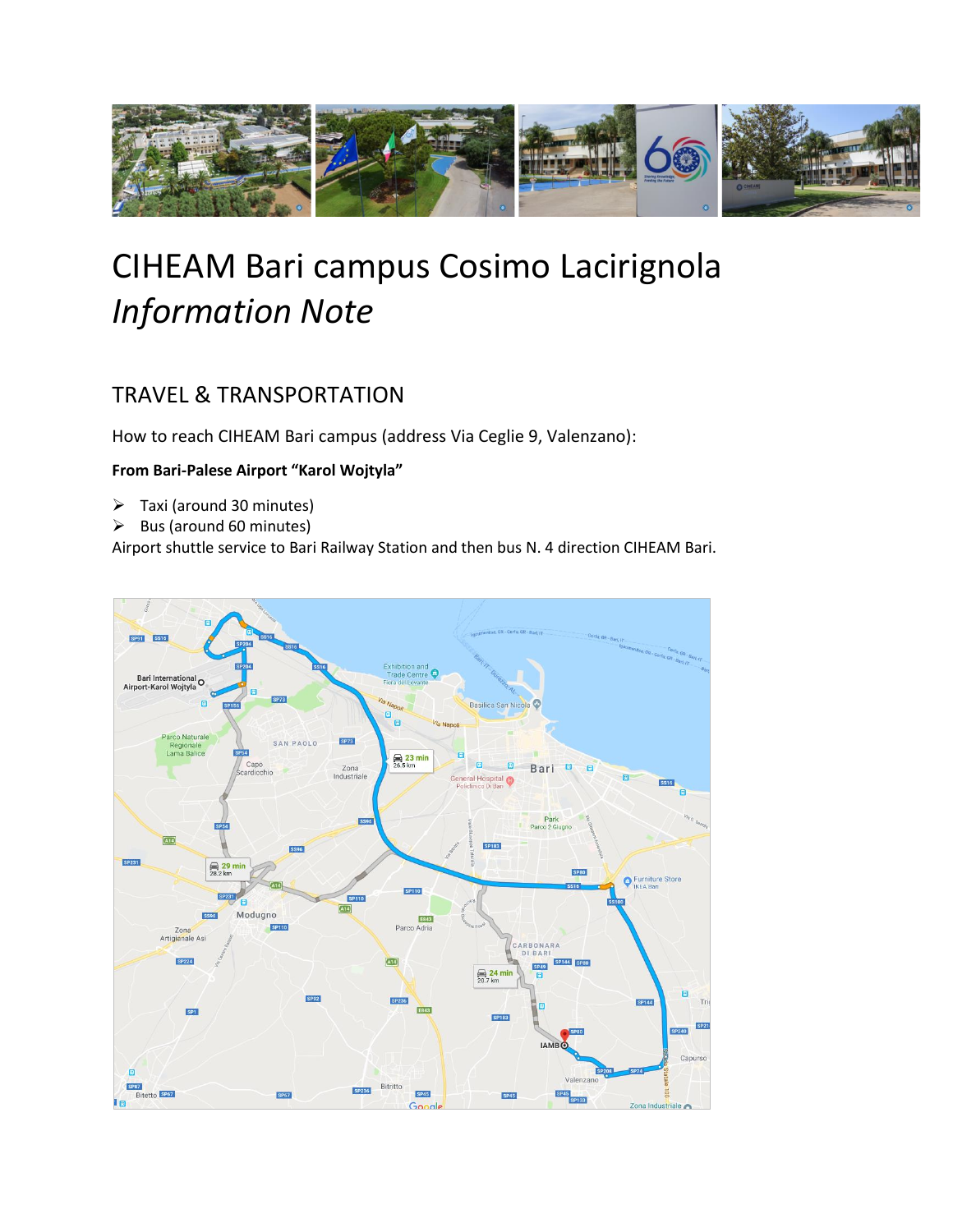#### **From Bari Railway Station**

- $\triangleright$  Taxi (around 20 minutes)
- $\triangleright$  Bus N. 4 Terminus Piazza Moro / Terminus CIHEAM Bari (around 40 minutes drive; frequency: every 15-20 minutes)

Beside the terminus Piazza Moro/Railway Station another stop in Bari downtown is Corso Cavour/Petruzzelli Theatre. Bus terminus CIHEAM Bari is at the main entrance of our campus.

# VENUE

CIHEAM Bari is the Institute of the International Center for Advanced Mediterranean Agronomic Studies based in Italy and it is in Valenzano, a small town around 20 km far from Bari.

CIHEAM Bari campus covers an area of 150,000 square meters and includes five main buildings, experimental and collection plots, laboratories, greenhouses, a multi-sport game court, Great Hall, cafeteria, visiting professors and students guesthouses, library, Documentation Centre.

**Building A**: Director's Office, main Secretariat and Administrative Department, classrooms, computer rooms, Great Hall.

**Building B**: Students' guesthouse, cafeteria, infirmary, common areas for students and guests.

**Building C**: Visiting professors' guesthouse.

**Building C3**: Land & Water Resources Management, Organic Agriculture, Sustainable Agriculture, Food and Rural Development and Cooperation Departments and offices.

**Building E**: Integrated Pest Management Department, bureau and laboratories.

#### **Contact details**:

- Address: Valenzano (BARI), Via Ceglie 9.
- Phone number: +39-080-4606111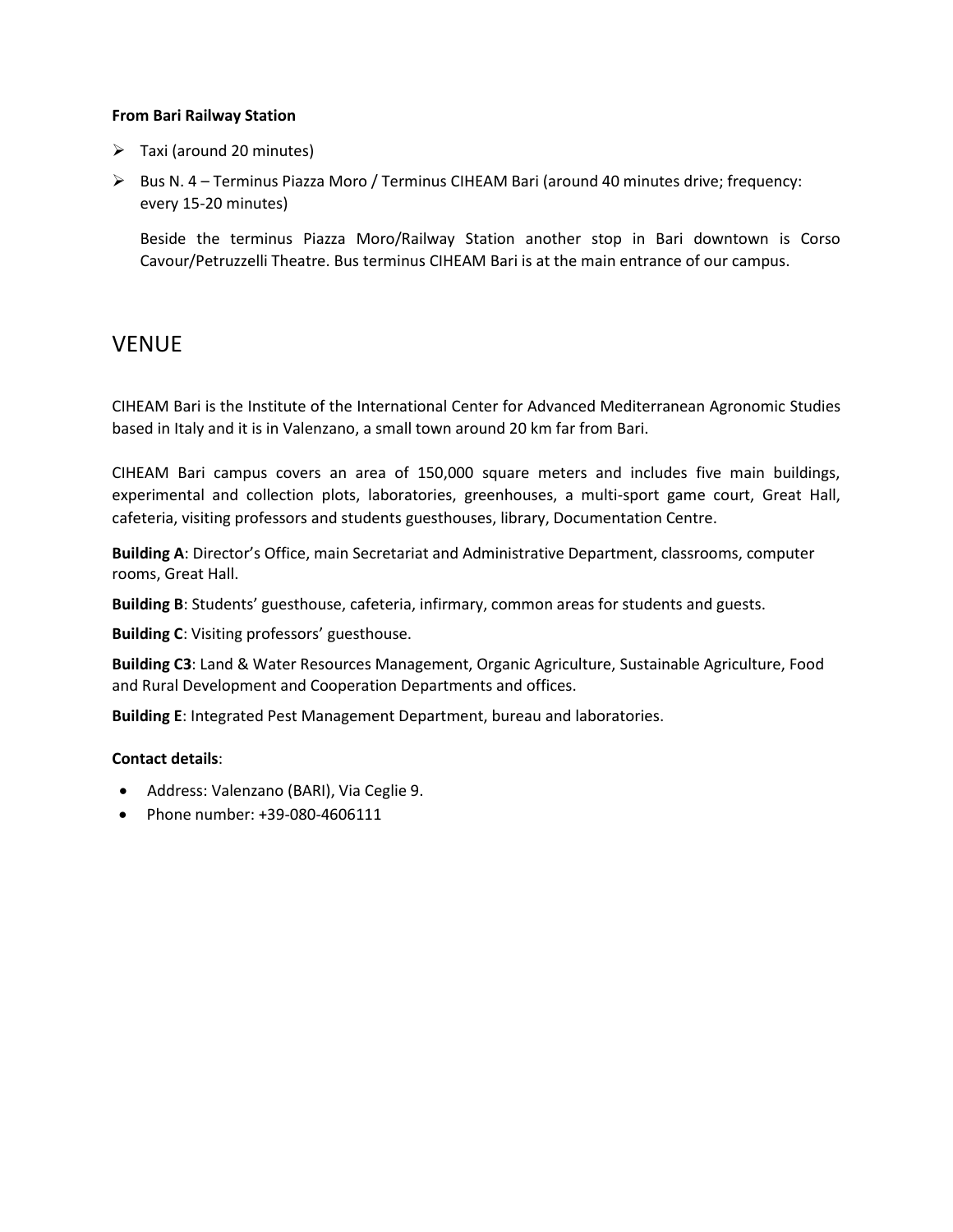

*Figure 1. CIHEAM-Bari campus facilities*

# **Wi-Fi Coverage**

Free Wi-Fi service is available across the entire CIHEAM Bari campus. Password will be provided.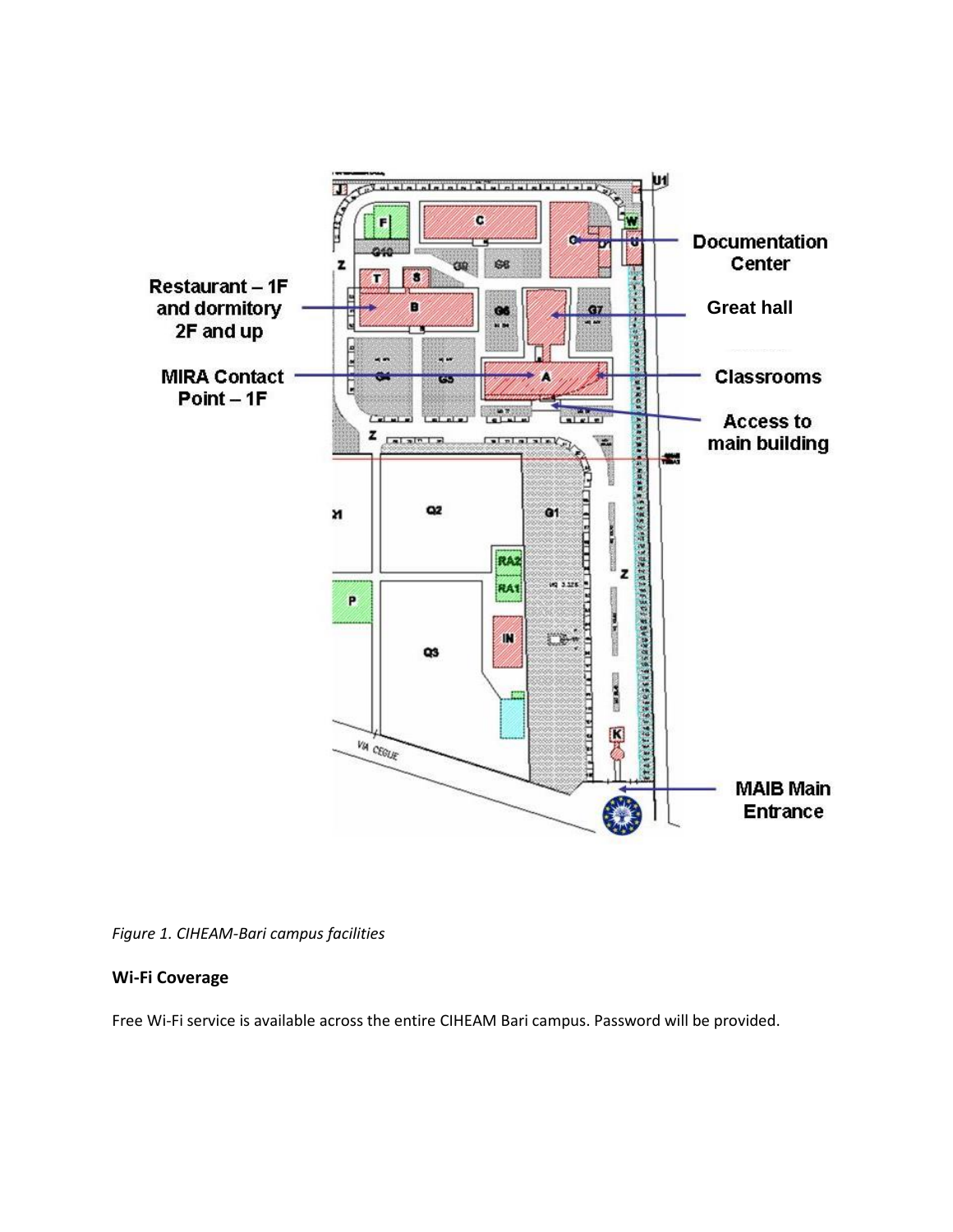# **Medical Service**

Two doctors grant the medical service from Monday to Friday in the medical cabinet - Building B (Figure 1) as follows:

- Dr. Francesco Giotta (Monday and Thursday from 05:0 to 07:00 p.m.)
- Dr. Giuseppe. Lonero (Wednesday from 11:00 to 12:00 a.m. and Friday from 12:00 to 01:00 p.m.)

For any medical emergency, please note that an ambulance is always present at CIHEAM Bari. Moreover, you can always address the doorkeeper if you need help/assistance.

# **Accommodation**

All participants will be lodged in single rooms at CIHEAM Bari campus guesthouse - Building C.

For participants willing to stay outside of the campus CIHEAM Bari has special agreements with the following hotels:

#### Valenzano

• Hotel Federiciano, single room: 49,00€/night/person

Bari downtown

- Hotel Oriente, single room: 150,00€-170,00€/night/room (upon availability)
- Hotel Boston, single room: 150,00€-170,00€/night/room (upon availability)
- Hotel Victor (*to be confirmed and updated in June*)

# **Meals at CIHEAM Bari Cafeteria**

Breakfast is served at CIHEAM Bari cafeteria from 07:30 a.m. to 08:30 a.m.

Lunch is generally served at CIHEAM Bari cafeteria from 01:00 p.m. to 02:00 p.m.

CIHEAM Bari cafeteria can also serve a light in-room dinner upon request.

At CIHEAM Bari cafeteria no alcohol or pork meat are used for cooking. Veal, turkey and chicken served are Halal certified. If you are vegetarian, vegan, celiac or have any other special needs, please inform the cafeteria manager upon your arrival. Tap water is drinkable.